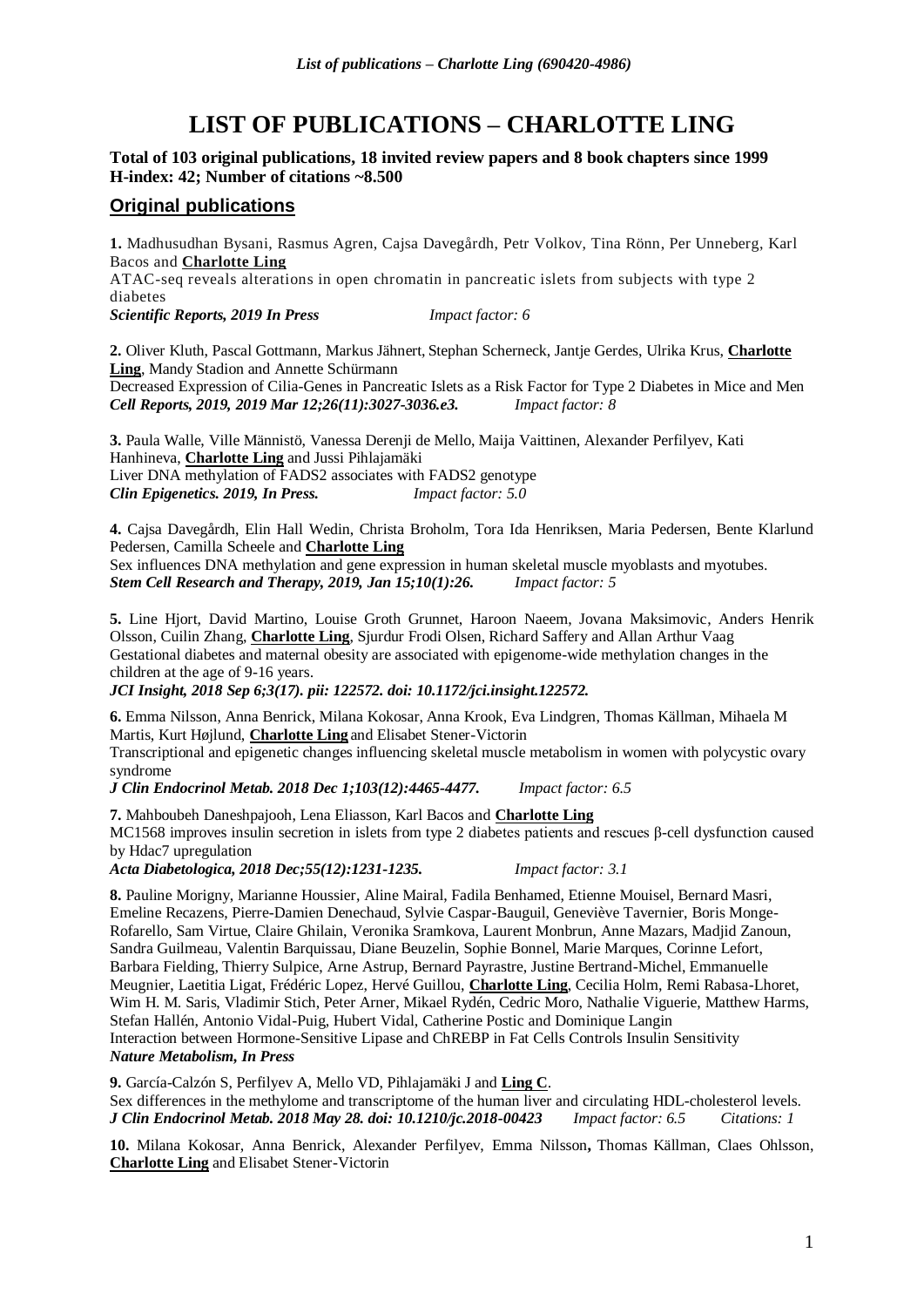A Single Bout of Electroacupuncture Remodels Epigenetic and Transcriptional Changes in Adipose Tissue in Polycystic Ovary Syndrome.

*Scientific Reports, 2018 Jan 30;8(1):1878 Impact factor: 6 Citations: 3*

**11.** Elin Hall, Marloes Dekker Nitert, Petr Volkov, Siri Malmgren, Hindrik Mulder, Karl Bacos and **Charlotte Ling**

[The effects of high glucose exposure on global gene expression and DNA methylation in human pancreatic](https://www.ncbi.nlm.nih.gov/pubmed/29183809)  [islets.](https://www.ncbi.nlm.nih.gov/pubmed/29183809)

*Mol Cell Endocrinol. 2017 Nov 26. pii: S0303-7207(17)30605-6. Impact factor: 4.0 Citations: 5*

**12.** You D, Nilsson E, Tenen DE, Lyubetskaya A, Lo JC, Jiang R, Deng J, Dawes BA, Vaag A, **Ling C**, Rosen ED and Kang S.

[Dnmt3a is an epigenetic mediator of adipose insulin resistance.](https://www.ncbi.nlm.nih.gov/pubmed/29091029) *Elife. 2017 Nov 1;6. pii: e30766. Impact factor:7.7 Citations: 4*

**13.** Sonia García-Calzón; Alexander Perfilyev; Ville Männistö; Vanessa D. de Mello; Emma Nilsson; Jussi Pihlajamäki and **Charlotte Ling**

Diabetes medication associates with DNA methylation of metformin transporter genes in human liver *Clin Epigenetics. 2017 Sep 21;9:102. Impact factor: 5.0 Citations: 6*

**14.** Backe MB, Andersson JL, Bacos K, Christensen DP, Hansen JB, Dorosz JJ, Gajhede M, Dahlby T, Bysani M, Kristensen LH, **Ling C**, Olsen L, Mandrup-Poulsen T.

[Lysine demethylase inhibition protects pancreatic β cells from apoptosis and](https://www.ncbi.nlm.nih.gov/pubmed/28684291) improves β-cell function. *Mol Cell Endocrinol. 2017 Jul 4. pii: S0303-7207(17)30355-6. Impact factor: 4.0 Citations: 3*

**15.** Hjort L, Jørgensen SW, Gillberg L, Hall E, Brøns C, Frystyk J, Vaag AA and **Ling C.** 36 [h fasting of young men influences adipose tissue DNA methylation of](https://www.ncbi.nlm.nih.gov/pubmed/28439315) *LEP* and *ADIPOQ* in a birth weight[dependent manner.](https://www.ncbi.nlm.nih.gov/pubmed/28439315)

*Clin Epigenetics. 2017 Apr 21;9:40. Impact factor: 5.0 Citations: 3*

**16.** Cajsa Davegårdh, Christa Broholm, Alexander Perfilyev, Tora Henriksen, Sonia Garcia-Calzon, Lone Peijs, Ninna Schiøler Hansen, Petr Volkov, Rasmus Kjøbsted, Jørgen FP Wojtaszewski, Maria Pedersen, Bente Klarlund Pedersen, Dov B. Ballak, Charles A. Dinarello, Bas Heinhuis, Leo Joosten, Emma Nilsson, Allan Vaag, Camilla Sceele and **Charlotte Ling**

Abnormal epigenetic changes during differentiation of human skeletal muscle stem cells from obese subjects *BMC Medicine, 2017, Feb 22;15(1):39. Impact factor: 8.1 Citations: 7*

**17.** Vanessa D. de Mello, Ashok Matte, Alexander Perfilyev, Ville Männistö, Emma Nilsson, Tina Rönn, Pirjo Käkelä, **Charlotte Ling\*** and Jussi Pihlajamäki\* \* Fqual contribution Human liver epigenetic alterations in nonalcoholic steatohepatitis are related to insulin action *Epigenetics, 2017, Apr 3;12(4):287-295. Impact factor: 4.8 Citations: 11*

**18.** Ninna Schiøler Hansen, Klaudia Stanislawa Strasko, Line Hjort, Louise Kelstrup, Azadeh Houshmand-Øregaard, Maren Schrölkamp, Heidi Schiøler Schultz, Camilla Scheele, Bente Klarlund Pedersen, **Charlotte Ling**, Tine Dalsgaard Clausen, Peter Damm, Allan Vaag and Christa Broholm Fetal hyperglycemia changes human preadipocyte function in adult life

*J Clin Endcrin Metab, 2017, Apr 1;102(4):1141-1150. Impact factor: 6.5 Citations: 7*

**19.** Alexander Perfilyev, Ingrid Dahlman, Linn Gillberg, Fredrik Rosqvist, David Iggman, Petr Volkov, Emma Nilsson, Ulf Risérus and **Charlotte Ling**

Impact of polyunsaturated and saturated fat overfeeding on the DNA methylation pattern in human adipose tissue: a randomized controlled trial

*The American J of Clinical Nutrition, 2017 Apr;105(4):991-1000. Impact factor: 6.8 Citations: 28*

As of March/April 2018, this **[highly cited paper](javascript:;)** received enough citations to place it in the top 1% of the academic field of Clinical Medicine based on a highly cited threshold for the field and publication year.

**20.** Petr Volkov, Karl Bacos, Jones K Ofori, Jonathan L Esguerra, Lena Eliasson, Tina Rönn and **Charlotte Ling.**

[Whole-genome Bisulfite Sequencing of Human Pancreatic Islets Reveals Novel Differentially Methylated](https://www.ncbi.nlm.nih.gov/pubmed/28052964)  [Regions in Type 2 Diabetes Pathogenesis.](https://www.ncbi.nlm.nih.gov/pubmed/28052964)

*Diabetes. 2017 Jan 4. pii: db160996. Impact factor: 8.6 Citations: 25*

**21.** Bysani M, Perfilyev A, de Mello VD, Rönn T, Nilsson E, Pihlajamäki J and **Ling** C. [Epigenetic alterations in blood mirror age-associated DNA methylation and gene expression changes in human](https://www.ncbi.nlm.nih.gov/pubmed/27911095)  [liver.](https://www.ncbi.nlm.nih.gov/pubmed/27911095)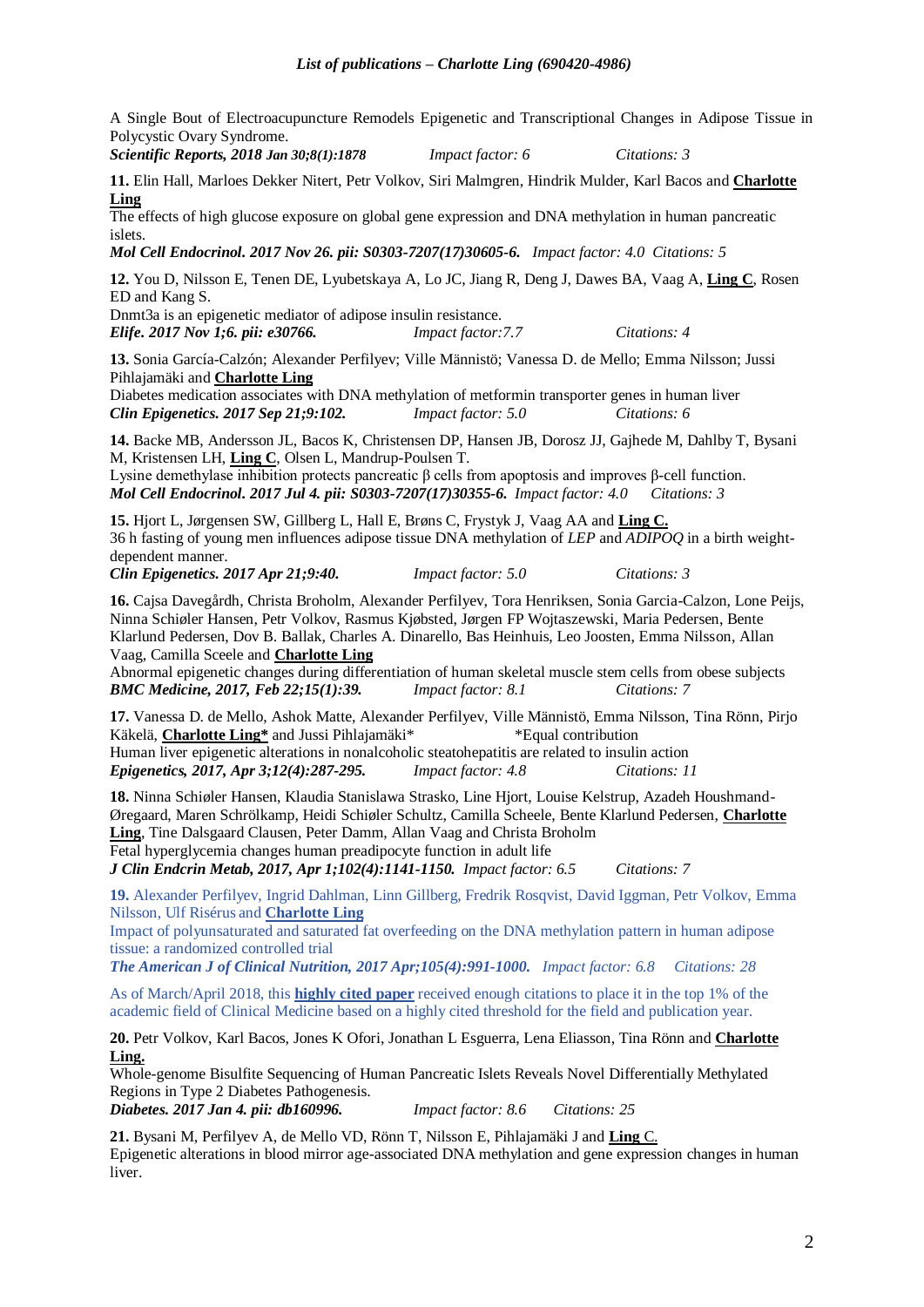*Epigenomics. 2017 Feb;9(2):105-122. Impact factor: 4.4 Citations: 7*

**22.** Christian Baumeier, Sophie Saussenthaler, Anne Kammel, Markus Jähnert, Luisa Schlüter, Deike Hesse, Mickaël Canouil, Stephane Lobbens, François Pattou, Emma Nilsson, Jussi Pihlajamäki, **Charlotte Ling**, Philippe Froguel, Annette Schürmann and Robert W. Schwenk Hepatic *DPP4* DNA methylation associates with fatty liver

*Diabetes, 2017 Jan;66(1):25-35. Impact factor: 8.6 Citations: 10*

**23.** Maria Keller, Lydia Hopp, Xuanshi Liu, Tobias Wohland, Kerstin Rohde; Raffaella Cancello, Matthias Klös, Fabian Eichelmann, Arne Dietrich, Michael R. Schön, Daniel Gärtner, Tobias Lohmann, Miriam Dreßler, Michael Stumvoll, Peter Kovacs, Anna-Maria DiBlasio, **Charlotte Ling**, Hans Binder, Matthias Blüher and Yvonne Böttcher

Genome-wide DNA promoter methylation and transcriptome analysis in human adipose tissue unravels novel candidate genes for obesity

*Molecular Metabolism 2016 Nov 16;6(1):86-100. Impact factor: 5.4 Citations: 14*

**24.** Mahboubeh Daneshpajooh, Karl Bacos, Madhu Bysani, Annika Bagge, Emilia Ottosson Laakso, Petter Vikman, Lena Eliasson, Hindrik Mulder and **Charlotte Ling**

[HDAC7 is overexpressed in human diabetic islets and impairs insulin secretion in rat islets and clonal beta cells.](https://www.ncbi.nlm.nih.gov/pubmed/27796421) *Diabetologia. 2016 Oct 29. Impact factor: 6.8 Citations: 12*

**25.** Christa Broholm, Anders Henrik Olsson, Alexander Perfilyev, Linn Gilberg, Ninna Schiøler Hansen, Ashfaq Ali, Brynjulf Mortensen, **Charlotte Ling**, and Allan Vaag

Human adipogenesis is associated with alterations in the epigenome and transcriptome *Epigenomics 2016 Dec;8(12):1601-1617. Impact factor: 4.4 Citations: 4*

**26.** Christa Broholm, Anders H Olsson, Alexander Perfilyev, Ninna S Hansen, Maren Schrölkamp, Klaudia S Strasko, Camilla Scheele, Brynjulf Mortensen, Sine W Jørgensen, **Charlotte Ling**, and Allan Vaag Epigenetic programming of adipose-derived stem cells in low birth weight subjects *Diabetologia, 2016 Sept 14 Impact factor: 6.8 Citations: 9*

**27.** Petr Volkov, Anders H. Olsson, Linn Gillberg, Sine W. Jørgensen, Charlotte Brøns, Karl-Fredrik Eriksson, Leif Groop, Per-Anders Jansson, Emma Nilsson, Tina Rönn, Allan Vaag and **Charlotte Ling** A genome-wide mQTL analysis in human adipose tissue identifies genetic variants associated with DNA methylation, gene expression and metabolic traits

*PLoS One, 2016 June 20 Impact factor: 3.5 Citations: 28*

**28.** Tasnim Dayeh, Tiinamaija Tuomi, Peter Almgren, Alexander Perfilyev, Per-Anders Jansson, Jussi Pihlajamäki, Vanessa D. de Mello, Allan Vaag, Leif Groop, Emma Nilsson and **Charlotte Ling** DNA methylation at *ABCG1* and *PHOSPHOR* in blood DNA is associated with future type 2 diabetes risk *Epigenetics 2016 Jul 2;11(7):482-8. Impact factor: 4.8 Citations: 21*

**29.** Heshan Peiris, Michael D. Duffield, Joao Fadista, Claire F. Jessup, Vinder Kashmir, Amanda J. Genders, Sean L. McGee, Alyce M. Martin, Madiha Saiedi, Nicholas Morton, Michael A Cousin, **Charlotte Ling**, Peter Volkov, Tertius A. Hough, Elizabeth M.C. Fisher, Victor L.J. Tybulewicz, Jorge Busciglio, Pinar E Coskun, Ann Becker, Pavel V. Belichenko, William C. Mobley, Michael T. Ryan, Jeng Yie Chan, D. Ross Laybutt, P. Toby Coates, Sijun Yang, Leif Groop, Melanie A. Pritchard, Damien J. Keating

A novel trisomy 21 genetic screening approach links RCAN1 expression to β-cell mitochondrial dysfunction in Type 2 diabetes

*PLoS Genetics, 2016 19;12(5):e1006033 Impact factor: 7.2 Citations: 12* 

**30.** Karl Bacos, Linn Gillberg, Petr Volkov, Anders H. Olsson, Torben Hansen, Oluf Pedersen, Anette Prior Gjesing, Hans Eiberg, Tiinamaija Tuomi, Peter Almgren, Leif Groop, Lena Eliasson, Allan Vaag, Tasnim Dayeh and **Charlotte Ling**

Blood-based biomarkers reflect age-associated epigenetic changes in human pancreatic islets and associate with insulin secretion and diabetes.

*Nature Communications, 2016 Mar 31 Impact factor: 12.1 Citations: 57*

**31.** Milana Kokosar, Anna Benrick, Alexander Perfilyev, Romina Fornes, Emma Nilsson, Manuel Maliqueo, Carl Johan Behre, Antonina Sazonova, Claes Ohlsson, **Charlotte Ling** and Elisabet Stener-Victorin Epigenetic and Transcriptional Alterations in Human Adipose Tissue of Polycystic Ovary Syndrome. *Scientific Reports, 2016 May 9;6:25321 Impact factor: 6 Citations: 19*

**32.** Linn Gillberg, Alexander Perfilyev, Charlotte Brøns, Martin Thomasen, Louise G. Grunnet, Petr Volkov, Fredrik Rosqvist, David Iggman, Ingrid Dahlman, Ulf Risérus, Tina Rönn, Emma Nilsson, Allan Vaag and **Charlotte Ling**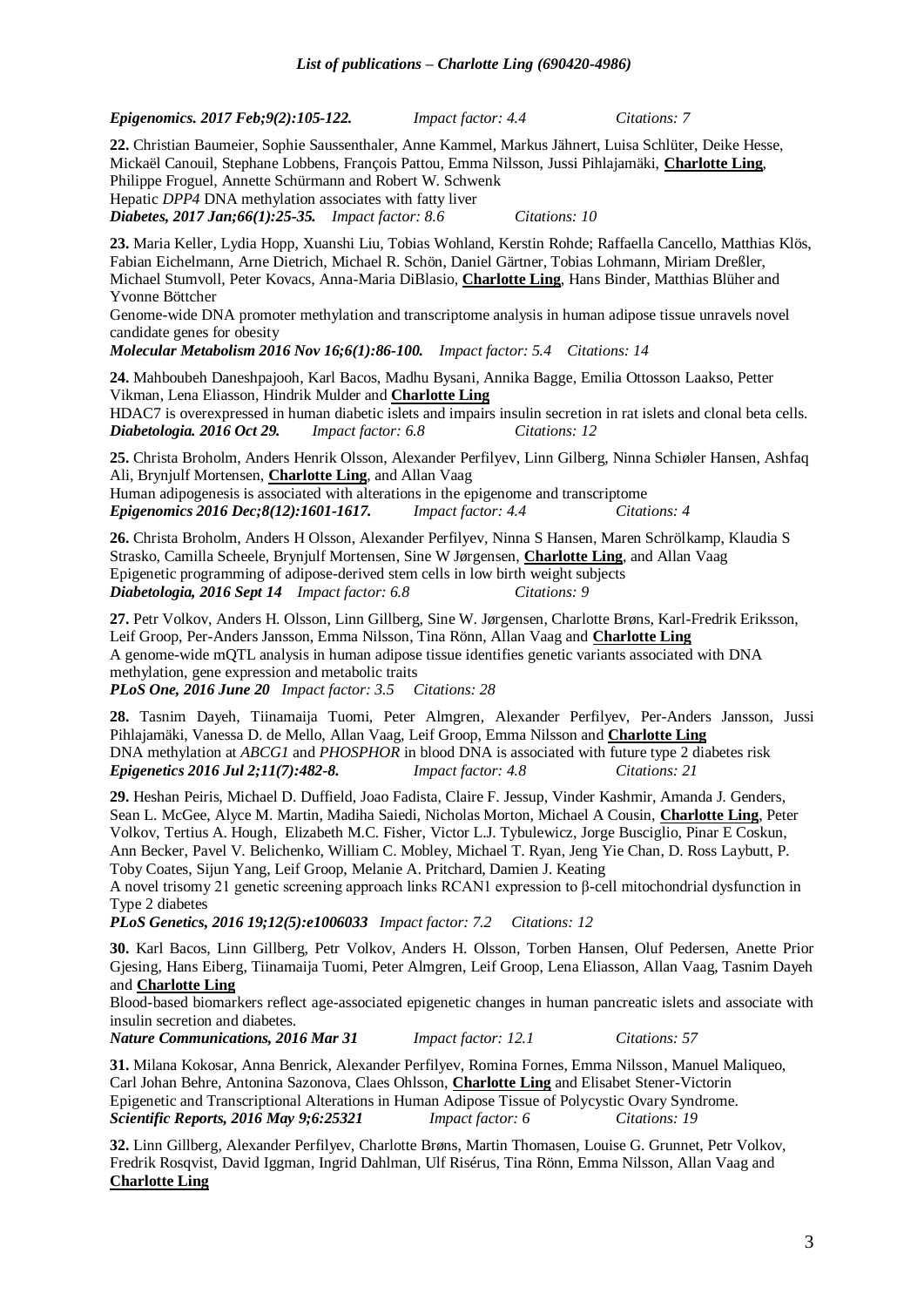Adipose tissue transcriptomics and epigenomics in low birth weight men and controls – role of high-fat overfeeding.

*Diabetologia, 2016 Volume: 59 Issue: 4 Pages: 799-812 Impact factor: 6.8 Citations: 16*

**33.** Emma Nilsson, Ashok Matte, Alexander Perfilyev, Vanessa D. de Mello, Pirjo Käkelä, Jussi Pihlajamäki and **Charlotte Ling**

Epigenetic alterations in human liver from subjects with type 2 diabetes in parallel with reduced folate levels. *J of Clinical Endocrinology and Metabolism 2015 Nov;100(11):E1491-501 Impact factor: 6.5 Citations 43*

**34.** Carl Ekman, Targ Elgzyri, Kristoffer Ström, Peter Almgren, Hemang Parikh, Marloes Dekker Nitert, Tina Rönn, Fiona Manderson Koivula, **Charlotte Ling**, Åsa Tornberg, Per Wollmer, Karl-Fredrik Eriksson, Leif Groop, and Ola Hansson

Less pronounced response to exercise in healthy relatives to type 2 diabetics compared to controls. *Journal of Applied Physiology 2015 Nov 1;119(9):953-60. Impact factor: 3.8 Citations: 5*

**35.** Elisabet Agardh, Annika Lundstig, Alexander Perfilyev, Petr Volkov, Tove Tove Freiburghaus, Eero Lindholm, Tina Rönn, Carl-David Agardh and **Charlotte Ling**

Genome-wide analysis of DNA methylation in subjects with type 1 diabetes identifies epigenetic modifications associated with proliferative diabetic retinopathy

*BMC Medicine 2015 Aug 6;13:182. Impact factor: 8 Citations 41*

**36.** Tina Rönn, Petr Volkov, Linn Gillberg, Milana Kokosar, Alexander Perfilyev, Anna Louisa Jacobsen, Sine W. Jørgensen, Charlotte Brøns, Per Anders Jansson, Karl-Fredrik Eriksson, Oluf Pedersen, Torben Hansen, Leif Groop, Elisabet Stener-Victorin, Allan Vaag, Emma Nilsson and **Charlotte Ling**

Age, BMI and HbA1c levels are associated with altered DNA methylation and mRNA expression patterns in human adipose tissue and identification of epigenetic biomarkers in blood.

*Human Molecular Genetics 2015 Jul 1;24(13):3792-813. Impact factor: 6.8 Citations: 93*

**37.** Dahlman I, Sinha I, Gao H, Brodin D, Thorell A, Rydén M, Andersson DP, Henriksson J, Perfilyev A, **Ling C**, Dahlman-Wright K, Arner P.

[The fat cell epigenetic signature in post-obese women is characterized by global hypomethylation and](http://www.ncbi.nlm.nih.gov/pubmed/25783037)  [differential DNA methylation](http://www.ncbi.nlm.nih.gov/pubmed/25783037) of adipogenesis genes.

*Int J Obes (Lond). 2015 Mar 18. doi: 10.1038/ijo.2015.31. Impact factor: 5.2 Citations: 23*

**38.** Elin Hall, Petr Volkov, Tasnim Dayeh, Jonathan Lou S. Esguerra, Sofia Salö, Lena Eliasson, Tina Rönn, Karl Bacos and **Charlotte Ling**

Sex differences in the genome-wide DNA methylation pattern and impact on gene expression, microRNA levels and insulin secretion in human pancreatic islets

*Genome Biology, 2014 Dec 3;15(12):522. Impact factor: 11.9 Citations: 60*

**39.** Anders H Olsson, Petr Volkov, Karl Bacos, Tasnim Dayeh, Elin Hall, Emma A Nilsson, Claes Ladenvall, Tina Rönn and **Charlotte Ling**

Genome-Wide Associations between Genetic and Epigenetic Variation Influence mRNA Expression and Insulin Secretion in Human Pancreatic Islets.

*PLoS Genetics, 2014 Nov 6;10(11):e1004735. Impact factor: 9.4 Citations: 77*

**40.** Elin Hall, Petr Volkov, Tasnim Dayeh, Karl Bacos, Tina Rönn, Marloes Dekker Nitert and **Charlotte Ling** Effects of palmitate on genome-wide mRNA expression and DNA methylation patterns in human pancreatic islets.

*BMC Medicine, 2014, Jun 23;12:103. Impact factor: 8.1 Citations: 51*

**41.** Emma Nilsson, Per Anders Jansson, Alexander Perfilyev, Petr Volkov, Maria Pedersen, Maria K Svensson, Pernille Poulsen, Joao Fadista, Tina Rönn, Bente Klarlund-Pedersen, Camilla Scheele, Allan Vaag and **Charlotte Ling**

Altered DNA methylation and differential expression of genes influencing metabolism and inflammation in adipose tissue from monozygotic twin pairs discordant for type 2 diabetes. *Diabetes, 2014, Sep;63(9):2962-76. Impact factor: 8.6 Citations: 146* 

As of March/April 2016, this **[highly cited paper](javascript:;)** received enough citations to place it in the top 1% of the academic field of Clinical Medicine based on a highly cited thresld for the field and publication year.

**42.** Tina Rönn, Petr Volkov, Åsa Tornberg, Targ Elgzyri, Ola Hansson, Karl-Fredrik Eriksson, Leif Groop and **Charlotte Ling**

Extensive changes in the transcriptional profile of human adipose tissue including genes involved in oxidative phosphorylation after a six months exercise intervention.

*Acta Physiologica 2014 May;211(1):188-200. Impact factor: 4.4 Citations: 26*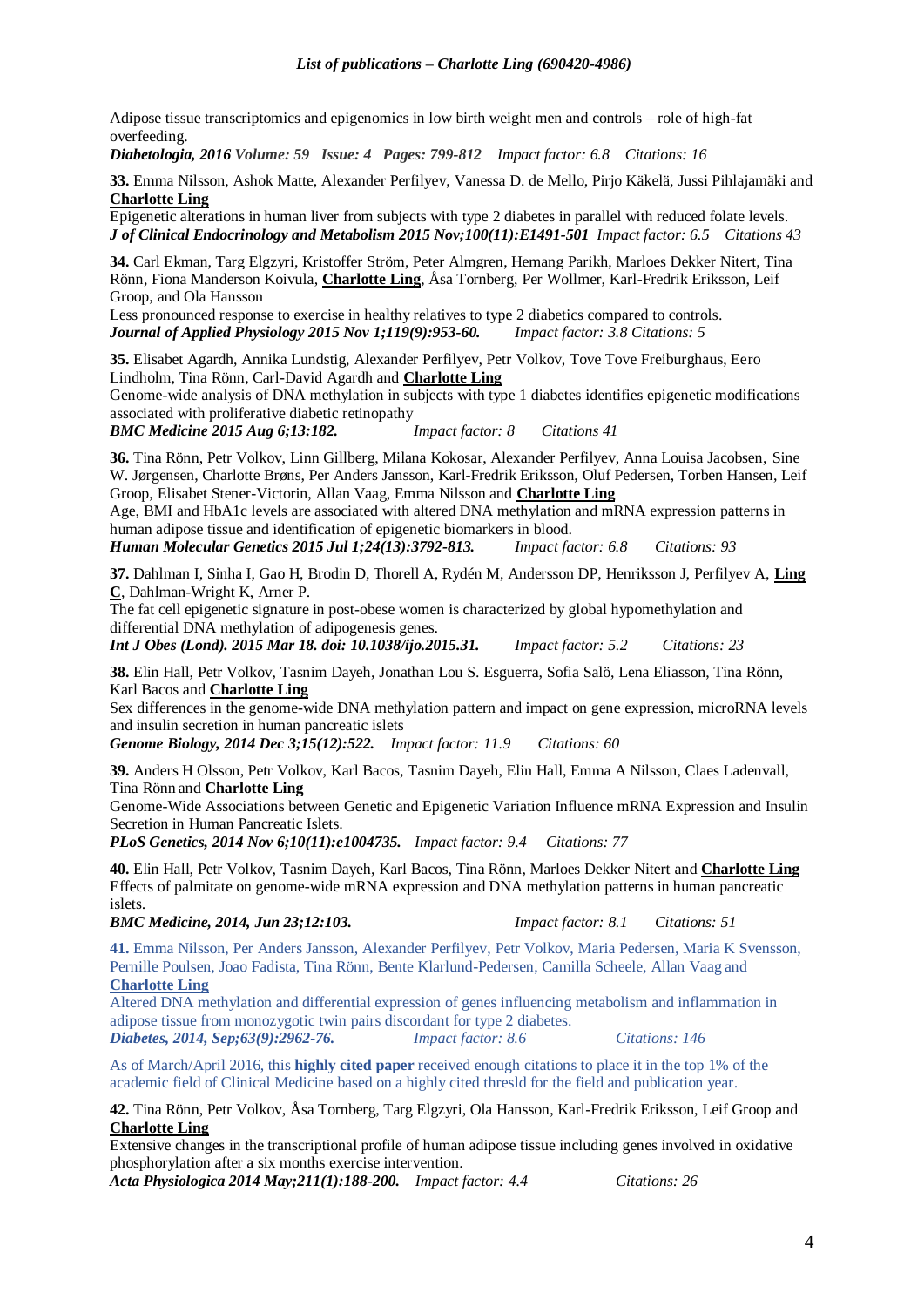**43.** Stine C. Jacobsen, Linn Gillberg, Jette Bork-Jensen, Rasmus Ribel-Madsen, Ester Lara, Vincenzo Calvanese, **Charlotte Ling**, Augustin F. Fernandez, Mario F. Fraga, Pernille Poulsen, Charlotte Brøns and Allan Vaag Young men with low birth weight exhibit decreased plasticity of genome-wide muscle DNA methylation by high-fat overfeeding

*Diabetologia, 2014 Feb 26 Impact factor: 6.8 Citations: 36*

**44.** Inga Prokopenko, Wenny Poon, Reedik Mägi, Rashmi Prasad, Albert Salehi, Peter Almgren, Peter Osmark, Nabila Bouatia-Naji, Nils Wierup, Tove Fall, Alena Stančáková, Adam Barker, Vasiliki Lagou, Clive Osmond, Weijia Xie, Jari Lahti, Anne U. Jackson, Yu-Ching Cheng, Jie Liu, Jeffrey R. O'Connell, Paul A. Blomstedt, Joao Fadista, Sami Alkayyali, Tasnim Dayeh, Emma Ahlqvist, Jalal Taneera, Cecile Leceour, Ashish Kumar, Ola Hansson, Karin Hansson, Benjamin F. Voight, Hyun Min Kang, Claire Levy-Marchal, Vincent Vatin, Aarno Palotie, Ann-Christine Syvänen, Andrea Mari, Michael N. Weedon, Ruth J. Loos, Ken K. Ong, Peter Nilsson, Bo Isomaa, Tiinamaija Tuomi, Nicholas J. Wareham, Michael Stumvoll, Elisabeth Widen, Timo A. Lakka, Claudia Langenberg, Anke Tönjes, Rainer Rauramaa, Johanna Kuusisto, Timothy M. Frayling, Philippe Froguel, Mark Walker, Johan G. Eriksson, **Charlotte Ling**, Peter Kovacs, Erik Ingelsson, Mark I. McCarthy, Alan R. Shuldiner, Kristi D. Silver, Markku Laakso, Leif Groop, Valeriya Lyssenko

A Central Role for *GRB10* in Regulation of Islet Function in Man

*PLoS Genetics, 2014 Apr 3;10(4):e1004 Impact factor: 9.4 Citations: 63*

**45.** Tasnim Dayeh, Petr Volkov, Sofia Salö, Elin Hall, Emma Nilsson, Anders H. Olsson, Clare L. Kirkpatrick, Claes Wollheim, Lena Eliasson, Tina Rönn, Karl Bacos and **Charlotte Ling** Genome-wide DNA methylation analysis of human pancreatic islets from type 2 diabetic and non-diabetic donors identifies candidate genes that influence insulin secretion *PLoS Genetics, 2014 Mar 6;10(3):e1004160. Impact factor: 9.4 Citations: 181*

As of March/April 2017, this **[highly cited paper](javascript:;)** received enough citations to place it in the top 1% of the academic field of Molecular Biology & Genetics based on a highly cited threshold for the field and publication year.

**46.** Elin Hall, Tasnim Dayeh, Clare Kirkpatrick, Claes Wollheim, Marloes Dekker Nitert and **Charlotte Ling** [DNA methylation of the glucagon-like peptide 1 receptor \(GLP1R\) in human pancreatic islets.](http://www.ncbi.nlm.nih.gov/pubmed/23879380) *BMC Med Genet. 2013 Jul 23 Impact factor: 2.6 Citations: 35*

**47.** Tina Rönn, Petr Volkov, Cajsa Davegård, Tasnim Dayeh, Elin Hall, Targ Elgzyri, Åsa Tornberg, Marloes Dekker-Nitert, Karl-Fredrik Eriksson, Helena Jones, Leif Groop and **Charlotte Ling** A six months exercise intervention influences the epigenetic pattern in human adipose tissue *PLoS Genetics 2013 Jun;9(6):e1003572. Impact factor: 9.4 Citations: 243*

**48.** Siri Malmgren, Peter Spégel, Anders Danielsson, Cecilia Nagorny, Lotta Andersson, Marloes Dekker Nitert, Martin Ridderstråle, Hindrik Mulder and **Charlotte Ling**

Coordinate changes in histone modifications, mRNA levels and metabolite profiles in clonal INS-1 832/13 βcells accompany functional adaptations to lipotoxicity

*The Journal of Biological Chemistry 2013 Apr 26;288(17):11973-87. Impact factor: 5.1 Citations: 32*

**49.** Linn Gillberg, Stine Jacobsen, Rasmus Ribel-Madsen, Trine W. Boesgaard, **Charlotte Ling**, Oluf Pedersen, Torben Hansen and Allan Vaag

Does DNA Methylation of PPARGC1A Influence Insulin Action in First Degree Relatives of Patients with Type 2 Diabetes?

*PLoS ONE 2013;8(3):e58384. Impact factor: 4.2 Citations: 13*

**50.** Tasnim A. Dayeh, Anders H. Olsson, Peter Volkov, Peter Almgren, Tina Rönn and **Charlotte Ling** Identification of CpG-SNPs associated with type 2 diabetes and differential DNA methylation in human pancreatic islets.

*Diabetologia 2013 May;56(5):1036-46. Impact factor: 6.8 Citations: 105*

**51.** Marloes Dekker Nitert, Tasnim Dayeh, Peter Volkov, Targ Elgzyri, Elin Hall, Emma Nilsson, Beatrice T. Yang, Stefan Lang, Hemang Parikh, Ylva Wessman, Holger Weishaupt, Joanne Attema, Mia Ländin, Nils Wierup, Peter Almgren, Per-Anders Jansson, Tina Rönn, Ola Hansson, Karl-Fredrik Eriksson, Leif Groop and **Charlotte Ling**

Impact of an Exercise Intervention on DNA Methylation in Skeletal Muscle from First Degree Relatives of Patients with Type 2 Diabetes

*Diabetes 2012 Dec;61(12):3322-32 Impact factor: 8.6 Citations: 156*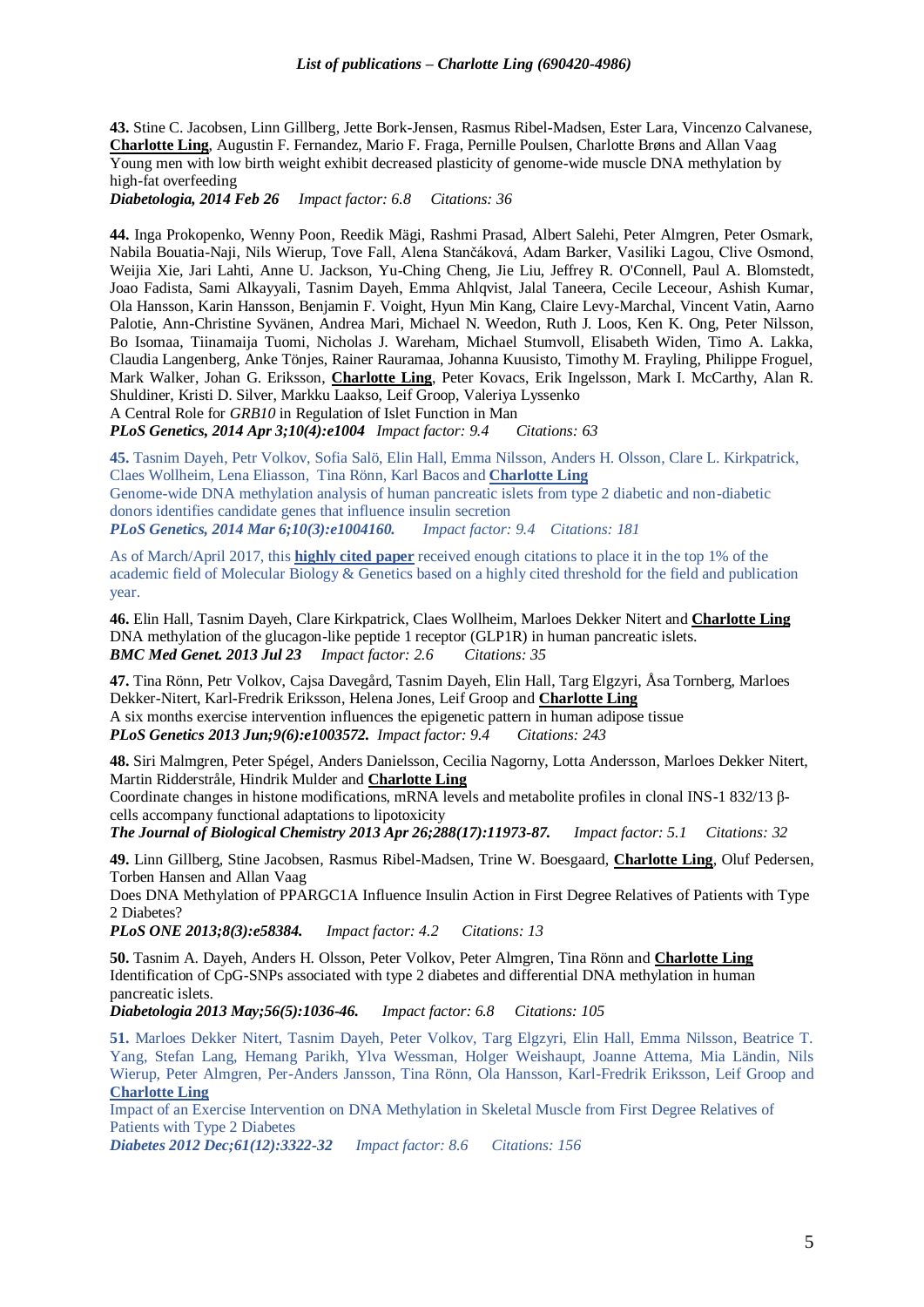As of March/April 2017, this **[highly cited paper](javascript:;)** received enough citations to place it in the top 1% of the academic field of Clinical Medicine based on a highly cited threshold for the field and publication year.

**52.** Stine Jacobsen, Charlotte Brøns, Jette Bork-Jensen, Rasmus Ribel-Madsen, Elin Hall, Ester Lara, Vincenzo Calvanese, Emma Nilsson, **Charlotte Ling**, Agustin F. Fernandez, Mario F. Fraga, Pernille Poulsen, Allan Vaag Effects of short-term high-fat overfeeding on genome-wide DNA methylations in skeletal muscle of healthy young men

*Diabetologia 2012 Dec;55(12):3341-9. Impact factor: 6.8 Citations: 89*

**53.** Sofia A. Andersson, Anders H. Olsson, Jonathan L.S. Esguerra, Emilia Heimann, Claes Ladenvall, Anna Edlund, Albert Salehi, Jalal Taneera, Eva Degerman, Leif Groop, **Charlotte Ling** and Lena Eliasson Reduced insulin secretion correlates with decreased expression of exocytotic genes in pancreatic islets from patients with type 2 diabetes.

*Molecular and Cellular Endocrinology 2012 Nov 25;364(1-2):36-45. Impact factor: 4.0 Citations: 51*

**54.** Shafqat Ahmad, Alexandros Heraclides, Qi Sun, Targ Elgzyri, Tina Rönn, **Charlotte Ling**, Bo Isomaa, Karl-Fredrik Eriksson, Leif Groop, Paul W. Franks, Ola Hansson

Telomere length in blood and skeletal muscle in relation to measures of glycaemia and insulinaemia. *Diabetic Medicine 2012 Oct;29(10):e377-81. Impact factor: 3.2 Citations: 12*

**55.** Beatrice T. Yang, Tasnim A. Dayeh, Petr A. Volkov, Clare L. Kirkpatrick, Siri Malmgren, Xingjun Jing, Erik Renström, Claes B. Wollheim, Marloes Dekker Nitert, and **Charlotte Ling** Increased DNA methylation and decreased expression of *PDX-1* in pancreatic islets from patients with type 2 diabetes.

*Molecular Endocrinology 2012 Jul;26(7):1203-12. Impact factor: 4.9 Citations: 137*

**56.** Elgzyri T., Parikh H., Zhou Y., Dekker Nitert M., Rönn T., Segerström Å. B., **Ling C**., Franks P. W., Wollmer P., Eriksson K. F., Groop L, Hansson O

First degree relatives of type 2 diabetic patients have reduced expression of genes involved in fatty acid metabolism in skeletal muscle

*Journal of Clinical Endocrinology and Metabolism 2012 Jul;97(7). Impact factor: 6.4 Citations: 11*

57. Jelena A. Stamenkovic, Anders H. Olsson, Cecilia L. Nagorny, Siri Malmgren, Marloes Dekker-Nitert, Charlotte Ling<sup>\*</sup> and Hindrik Mulder<sup>\*</sup> <sup>\*</sup> Equal contribution **Charlotte Ling**\* and Hindrik Mulder\* \*Equal contribution Regulation of Core CLOCK genes in human islets

*Metabolism 2012 Jul;61(7):978-85. Impact factor: 2.7 Citations: 42*

**58.** Gertrud Kacerovsky-Bielesz, Michaela Kacerovsk, Marek Chmelik, Michaela Farukuoye, **Charlotte Ling**, Rochus Pokan, Harald Tschan, Julia Szendroedi, Albrecht I. Schmid, Stephan Gruber, Michael Wolzt, Ewald Moser, Giovanni Pacini, Gerhard Smekal, Leif Groop and Michael Roden

A single nucleotide polymorphism associates with the response of muscle ATP synthesis to long-term exercise training in relatives of type 2 diabetic humans

*Diabetes Care 2012 Feb;35(2):350-7 Impact factor: 11.8 Citations: 20*

**59.** Zhen Yang, Jie Wen, Qin Li, Xiaoming Tao, Zi Yeb, Min He, Weiwei Zhang, Ying Huang, Lili Chen, **Charlotte Ling**, Shen Qu and Renming Hu

PPARG gene Pro12Ala variant contributes to the development of non-alcoholic fatty liver in middle-aged and older Chinese population.

*Molecular and Cellular Endocrinology 2012 Jan 2;348(1):255-9. Impact factor: 4.1 Citations: 18*

**60.** Matteo Riva, Ulrikke Voss, Marloes Dekker-Nitert, Ramasri Sathanoori, Andreas Lindqvist, **Charlotte Ling** and Nils Wierup

Nesfatin-1 stimulates glucagon secretion and NUCB2 expression is reduced in islets of Langerhans from human type 2 diabetic subjects.

*Cell and tissue research 2011 Dec;346(3):393-405. Impact factor: 3.1 Citations: 41*

**61.** Anders H Olsson, Beatrice T Yang, Elin Hall, Jalal Taneera, Albert Salehi, Marloes Dekker Nitert and **Charlotte Ling**

[Decreased expression of genes involved in oxidative phosphorylation in human pancreatic islets from patients](http://www.ncbi.nlm.nih.gov/pubmed/21775499)  [with type 2 diabetes.](http://www.ncbi.nlm.nih.gov/pubmed/21775499)

*European Journal of Endocrinology 2011 Oct;165(4):589-95. Impact factor: 3.7 Citations: 26*

**62.** Anders H Olsson,Tina Rönn, Tarq Elgzyri, Ola Hansson, Karl-Fredrik Eriksson, Leif Groop, Allan Vaag, Pernille Poulsen and **Charlotte Ling**

The expression of myosin heavy chain (MHC) genes in human skeletal muscle is related to metabolic characteristics involved in the pathogenesis of type 2 diabetes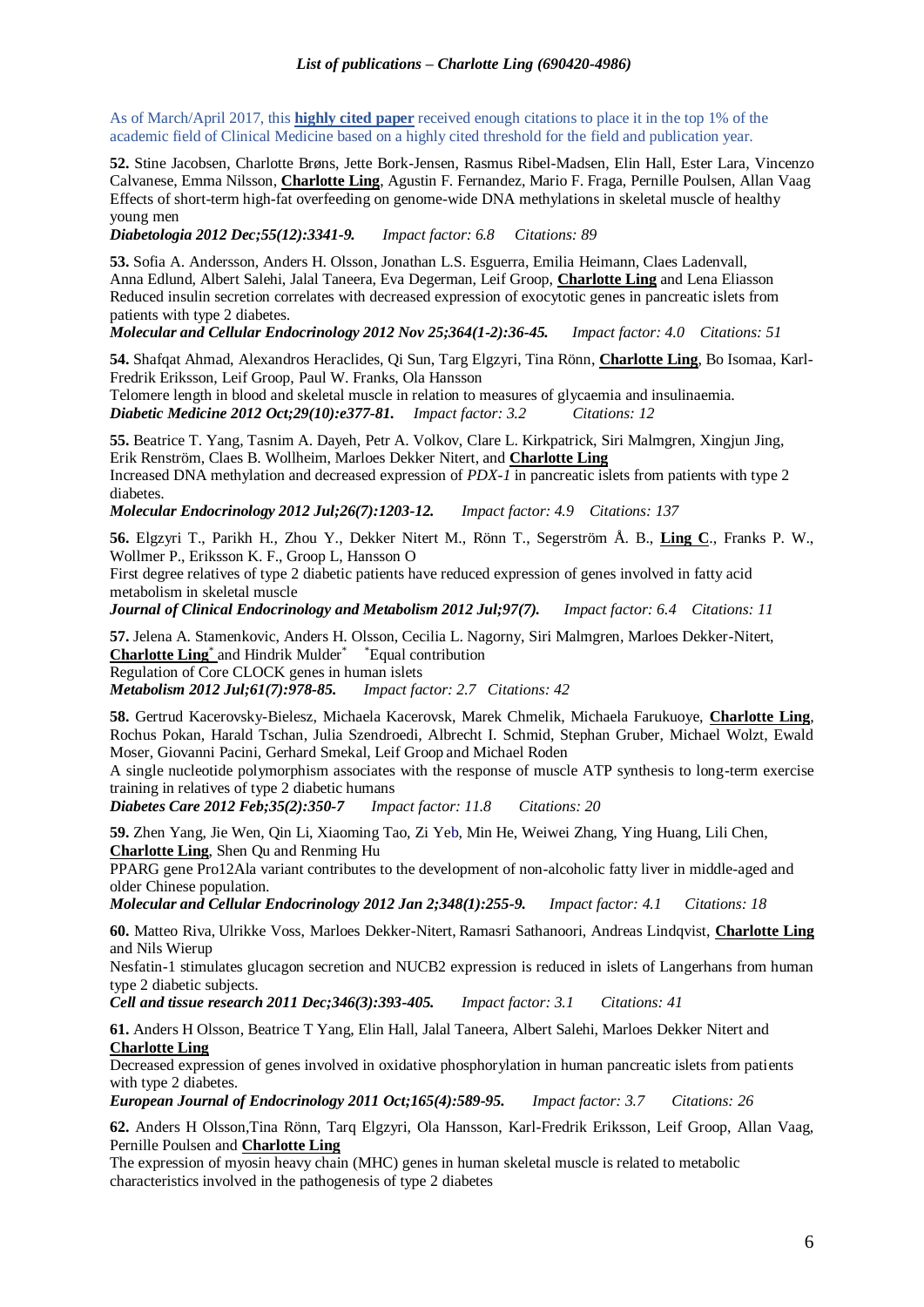*Molecular Genetics and Metabolism 2011 Jul;103(3):275-81. Impact factor: 2.9 Citations: 8*

**63.** Anders H Olsson, Tina Rönn, Claes Ladenvall, Hemang Parikh, Bo Isomaa, Leif Groop and **Charlotte Ling** Two common genetic variants near nuclear encoded OXPHOS genes are associated with insulin secretion *in vivo European Journal of Endocrinology 2011 May;164(5):765-71. Impact factor: 3.6 Citations: 17*

**64.** Ionel Sandovici, Noel H. Smith, Marloes Dekker Nitert, Matthew Ackers-Johnson, Santiago Uribe-Lewis, Yoko Ito, R. Huw Jones, Victor E. Marquez, William J. Cairns, Mohammed Tadayyon, Laura P. O'Neill, Adele Murrell, **Charlotte Ling**, Miguel Constância and Susan E. Ozanne

Maternal diet and aging alter the epigenetic control of a promoter-enhancer interaction at *Hnf4a* gene in rat pancreatic islets

*PNAS 2011 Mar 29;108(13):5449-54. Impact factor: 9.7 Citations: 181*

**65.** Thomas Koeck, Anders H Olsson, Marloes Dekker Nitert, Vladimir V. Sharoyko, Claes Ladenvall, Olga Kotova, Erwin Reiling, Tina Rönn, Hemang Parikh, Jalal Taneera, Johan G Eriksson, Metodi D Metodiev, Nils-Göran Larsson, Alexander Balhuizen, Holger Luthman, Alena Stančáková, Johanna Kuusisto, Markku Laakso, Pernille Poulsen, Allan Vaag, Leif Groop, Valeriya Lyssenko, Hindrik Mulder and **Charlotte Ling** A common variant in *TFB1M* is associated with reduced insulin secretion and increased future risk of type 2 diabetes.

*Cell Metabolism 2011 Jan 5;13(1):80-91. Impact factor: 20.6 Citations: 41*

**66.** Beatrice T. Yang, Tasnim A. Dayeh, Clare L. Kirkpatrick, Jalal Taneera, Rajesh Kumar, Leif Groop, Claes B. Wollheim, Marloes Dekker Nitert and **Charlotte Ling**

Insulin promoter DNA methylation correlates negatively with insulin gene expression and positively with HbA1c levels in human pancreatic islets.

*Diabetologia 2011 Feb;54(2):360-7. Impact factor: 6.8 Citations: 114*

**67.** Zhen Yang, Jie Wen, Xiaoming Tao, Bin Lu, Yanping Du, Mei Wang, Xuanchun Wang, Weiwei Zhang, Wei Gong, **Charlotte Ling**, Songhua Wu and Renming Hu

Genetic variation in the GCKR gene is associated with non-alcoholic fatty liver disease in Chinese people. *Mol Biol Rep. 2011 Feb;38(2):1145-50. Impact factor: 3 Citations: 26*

**68.** Louise A Nilsson, Anders H Olsson, Bo Isomaa, Leif Groop, Håkan Billig and **Charlotte Ling** A common variant near the PRL gene is associated with increased adiposity in males. *Mol Genet Metab. 2011 Jan;102(1):78-81. Impact factor: 2.9 Citations: 14*

**69.** Zhen Yang, Zhaoyun Zhang, Jie Wen, Xuanchun Wang, Bin Lu, Zhihong Yang, Weiwei Zhang, Mei Wang, Xiaocheng Feng, **Charlotte Ling**, Songhua Wu and Renming Hu

Elevated Serum Chemokine CXC Ligand 5 Levels Are Associated with Hypercholesterolemia But Not a Worsening of Insulin Resistance in Chinese People

*Journal of Clinical Endocrinology and Metabolism 2010 Aug;95(8):3926-32. Impact factor: 6.4 Citations: 17*

**70.** Charlotte Brøns, Stine Jacobsen, Emma Nilsson, Tina Rönn, Christine B. Jensen, Heidi Storgaard, Pernille Poulsen, Leif Groop, **Charlotte Ling**, Arne Astrup and Allan Vaag

[Deoxyribonucleic Acid Methylation and Gene Expression of PPARGC1A in Human Muscle Is Influenced by](http://www.ncbi.nlm.nih.gov/pubmed/20410232)  [High-Fat Overfeeding in a Birth-Weight-Dependent Manner.](http://www.ncbi.nlm.nih.gov/pubmed/20410232)

*Journal of Clinical Endocrinology and Metabolism 2010 Jun;95(6):3048-56. Impact f: 6.4 Citations: 117*

**71.** Erwin Reiling, **Charlotte Ling**, André G. Uitterlinden, Esther van 't Riet, Laura M.C. Welschen, Claes Ladenvall, Peter Almgren, Valeriya Lyssenko, Giel Nijpels, Els C. van Hove, Johannes A. Maassen, Eco J. C. de Geus, Dorret I. Boomsma, Jacqueline M. Dekker, Leif Groop, Gonneke Willemsen and Leen M. 't Hart The association of mitochondrial content with prevalent and incident type 2 diabetes

*Journal of Clinical Endocrinology and Metabolism 2010 Apr;95(4):1909-15. Impact f: 6.4 Citations: 13*

**72.** Jie Wen, Tina Rönn, Anders Olsson, Zhen Yang, Bin Lu, Leif Groop, **Charlotte Ling**† and Renming Hu† Investigation of type 2 diabetes risk alleles in a Han Chinese cohort support *CDKN2A/B*, *CDKAL1* and *TCF7L2* as susceptibility genes across different populations. †Equal contribution *PLoS ONE 2010 Feb 10;5(2):e9153. Impact factor: 4.2 Citations: 93*

**73.** Siri Malmgren, David Nicholls, Karl Bacos, Rolf Wibom, **Charlotte Ling**, Hindrik Mulder and Vladimir V. Sharoyko

Tight coupling between glucose and mitochondrial metabolism in clonal beta-cells is required for robust insulin secretion

*The Journal of Biological Chemistry 2009, 284(47):32395-404. Impact factor: 5.0 Citations: 67*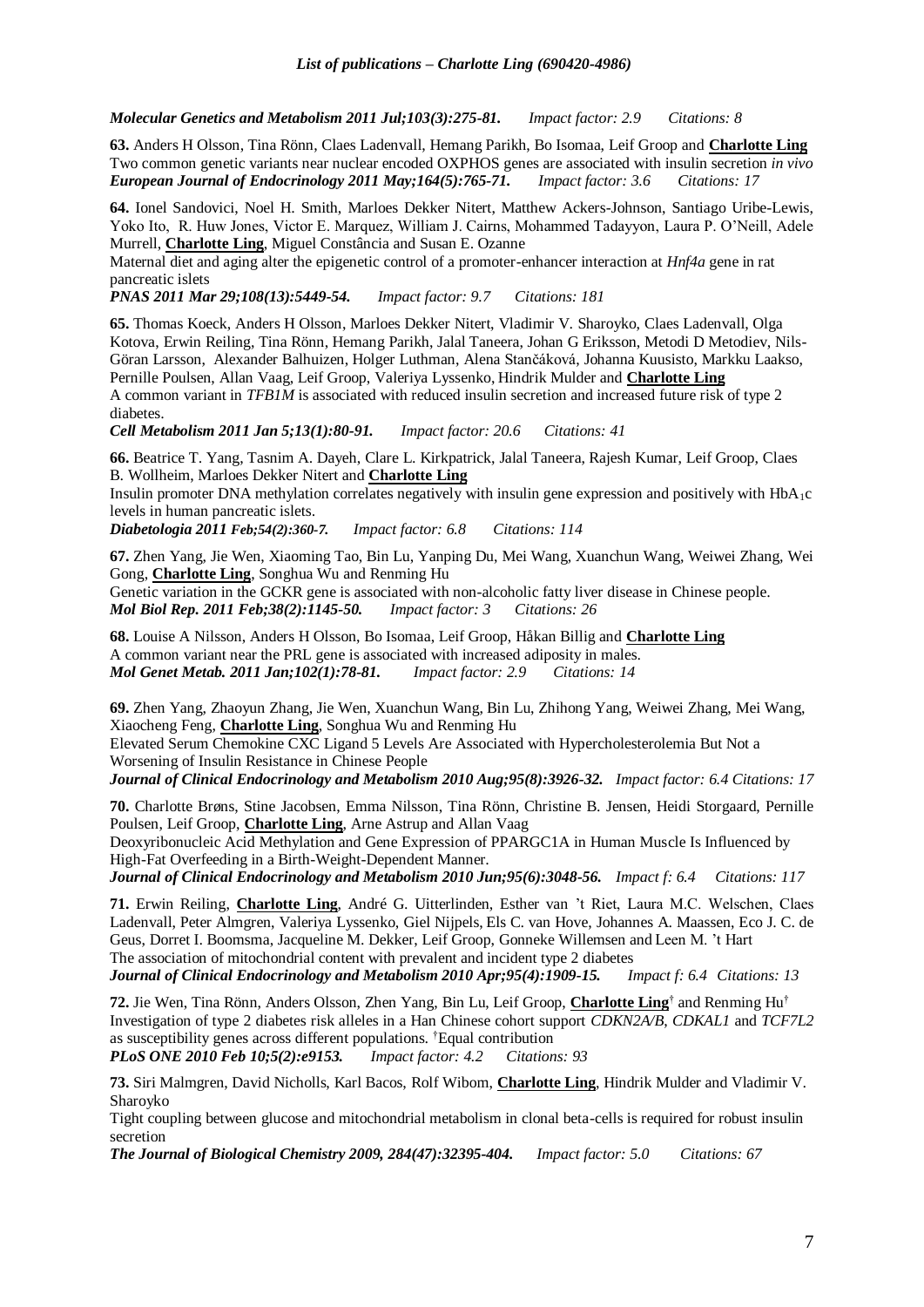**74.** Louise Groth Grunnet, Emma Nilsson, **Charlotte Ling**, Torben Hansen, Oluf Pedersen, Leif Groop, Allan Vaag and Pernille Poulsen

Regulation and function of *FTO* mRNA expression in human skeletal muscle and subcutaneous adipose tissue *Diabetes 2009 Oct;58(10):2402-8. Impact factor: 8.6 Citations: 53*

**75. Charlotte Ling**, Leif Groop, Silvia Del Guerra and Roberto Lupi Calpain-10 expression is elevated in pancreatic islets from patients with type 2 diabetes *PLoS ONE. 2009 Aug 18;4(8):e6558. Impact factor: 4.2 Citations: 17*

**76.** Gertrud Kacerovsky-Bielesz, Marek Chmelik, **Charlotte Ling,** Rochus Pokan, Julia Szendroedi, Michaela Farukuoye, Michaela Kacerovsky, Albrecht I. Schmid, Stephan Gruber, Michael Wolzt, Ewald Moser, Giovanni Pacini, Gerhard Smeka, Leif Groop and Michael Roden

Short-term exercise training does not stimulate skeletal muscle ATP synthesis in relatives of humans with type 2 diabetes

*Diabetes 2009 Jun;58(6):1333-41. Impact factor: 8.6 Citations: 38*

**77.** Louise Nilsson, Carsten Roepstorff, Bente Kiens, Håkan Billig and **Charlotte Ling** Prolactin (PRL) suppresses lipogenesis – decreased malonyl-CoA concentration in human adipose tissue *Hormone and metabolic research 2009 June 23. Impact factor: 2.2 Citations: 19*

**78.** Tina Rönn, Jie Wen, Zhen Yang, Bin Lu, Y. Du, Leif Groop, Renming Hu† and **Charlotte Ling**† A common variant in the melatonin receptor 1B gene *(MNTR1B)* is associated with type 2 diabetes and fasting glucose in a Han Chinese population

†Equal contribution

*Diabetologia 2009 May 52(5):830-3. Impact factor: 6.8 Citations: 69*

**79.** Tina Rönn, Pernille Poulsen, Peter Almgren, Peter Nilsson, Leif Groop, Allan Vaag and **Charlotte Ling** Genetic variation in ATP5O is associated with gene expression in skeletal muscle and glucose uptake in young twins

*PLoS ONE. 2009;4(3):e4793. Impact factor: 4.2 Citations: 15*

**80.** Ruijin Shao, Magdalena Nutu, Birgitta Weijdegård, Emil Egecioglu**,** Julia Fernandez-Rodriguez, Estelle Tallet, Vincent Goffin, **Charlotte Ling**, and Håkan Billig

Differences in Prolactin Receptor (PRLR) in Mouse and Human Fallopian Tubes: Evidence for Multiple Regulatory Mechanisms Controlling PRLR Isoform Expression in Mice. *Biology of Reproduction 2008 Oct;79(4):748-57. Impact factor: 4 Citations: 30*

**81.** Hemang Parikh, Emma Nilsson, **Charlotte Ling**, Pernille Poulsen, Peter Almgren, Henrietta Nittby, Karl-Fredrik Eriksson, Allan Vaag, Vamsi K. Mootha, and Leif C. Groop Molecular correlates for maximal oxygen uptake (VO<sub>2</sub>max), oxygen uptake (VO<sub>2</sub>) and oxidative type 1 fibers

*American Journal of Physiology-Endocrinology and Metabolism 2008 Jun;294(6) Impact f: 4.8 Citations: 17*

**82**. Tina Rönn, Pernille Poulsen, Ola Hansson, Johan Holmkvist, Peter Almgren, Peter Nilsson, Bo Isomaa, Leif Groop, Allan Vaag and **Charlotte Ling**

Age influences DNA methylation and gene expression of *COX7A1* in human skeletal muscle *Diabetologia 2008 Jul;51(7):1159-68. Impact factor: 6.8 Citations: 117*

**83. Charlotte Ling,** Silvia Del Guerra, Roberto Lupi, Tina Rönn, Charlotte Granhall, Holger Luthman, Pierro Marchetti , Leif Groop and Stefano Del Prato.

Epigenetic Regulation of PPARGC1A in Human Type 2 Diabetic Islets and Effect on Insulin Secretion. *Diabetologia 2008 51(4):615-22***.** *Impact factor: 6.8 Citations: 263*

**84.** Emma Nilsson, Pernille Poulsen, Marketa Sjögren, **Charlotte Ling**, Martin Ridderstråle, Leif Groop and Allan Vaag

Regulation of *PPARδ* mRNA expression in human skeletal muscle.

*The Journal of Physiology, 2007 584(Pt3):1011-17. Impact factor: 5 Citations: 8*

**85. Charlotte Ling**, Pernille Poulsen, Stina Simonsson, Tina Rönn, Johan Holmkvist, Peter Almgren, Emma Nilsson, Per Hagert, Amanda G. Mabey, Peter Nilsson, Allan Vaag and Leif Groop

Genetic and epigenetic factors are associated with expression of respiratory chain component NDUFB6 in human skeletal muscle.

*The Journal of Clinical Investigation, 2007 117(11): 3427-35. Impact factor: 14.7 Citations: 128*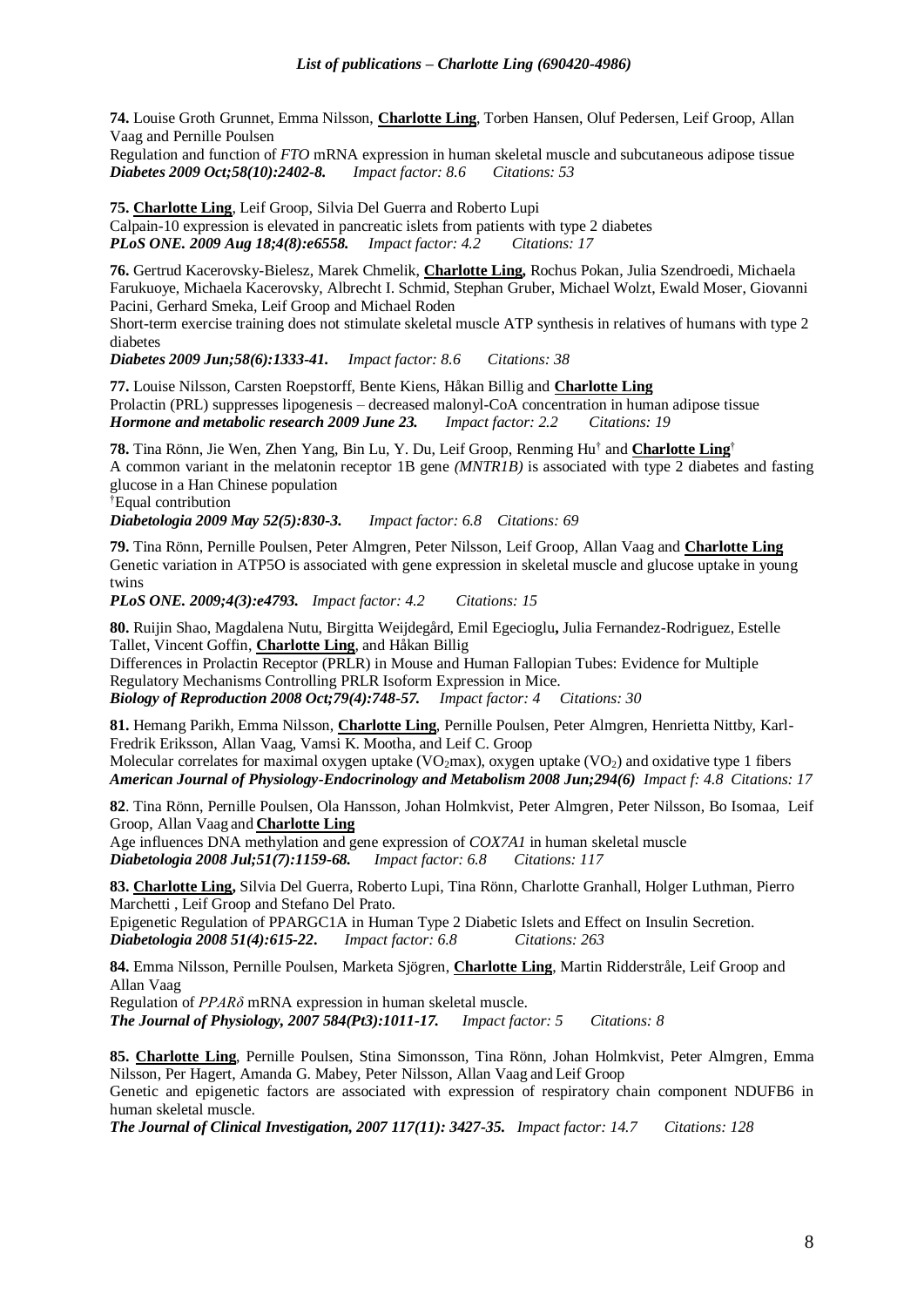**86.** Valeriya Lyssenko, Roberto Lupi, Piero Marchetti, Silvia Del Guerra, Marju Orho-Melander, Peter Almgren, Marketa Sjögren, **Charlotte Ling**, Karl-Fredrik Eriksson, Åsa-Linda Lethagen, Rita Mancarella, Göran Berglund, Tiinamaija Tuomi, Peter Nilsson, Stefano Del Prato and Leif Groop Mechanisms by which common variants in the TCF7L2 gene increase risk of type 2 diabetes.

*The Journal of Clinical Investigation, 2007; 117(8):2155-2163. Impact factor: 14.7 Citations: 488*

As of March/April 2016, this **[highly cited paper](javascript:;)** received enough citations to place it in the top 1% of the academic field of Clinical Medicine based on a highly cited threshold for the field and publication year.

**87. Charlotte Ling,** Lise Wegner, Gitte Andersen, Torben Hansen, Oluf Pedersen, Leif Groop, Allan Vaag and Pernille Poulsen.

Impact of the *PGC-1* $\beta$ *Ala203Pro* polymorphism on *in vivo* metabolism, PGC-1 $\beta$  gene expression and fiber type composition in human skeletal muscle.

*Diabetologia, 2007 50(8):1615-1620. Impact factor: 6.8 Citations: 16*

**88.** Heidi Storgaard, Pernille Poulsen, **Charlotte Ling**, Leif Groop and Allan Vaag. Relationships of plasma adiponectin level and adiponectin receptors 1 and 2 gene expression to insulin sensitivity and glucose and fat metabolism in monozygotic and dizygotic twins. *Journal of Clinical Endocrinology and Metabolism 2007 92:2835-2839. Impact factor: 6.4 Citations: 18*

**89.** Malin Fex, Marloes Dekker Nitert, Nils Wierup, Frank Sundler**, Charlotte Ling** and Hindrik Mulder

Enhanced mitochondrial metabolism and biogenesis may account for the adaptation to insulin resistance in islets from high fat diet-fed C57BL6J mice.

*Diabetologia. 2007 50(1):74-83. Impact factor: 6.8 Citations: 43*

**90.** Ruijin Shao, Emil Egecioglu, Birgitta Weijdegård, Karin Ljungström, **Charlotte Ling**, Julia Fernandez-Rodriguez and Håka Billig

Developmental and hormonal regulation of progesterone receptor A-form expression in female mouse lung in vivo: interaction with glucocorticoid receptors.

*J of Endocrinology 2006 Sep;190(3):857-70. Impact factor: 3.5 Citations: 7*

**91**. Heidi Storgaard, Pernille Poulsen, **Charlotte Ling**, Leif Groop and Allan A. Vaag. Genetic and nongenetic determinants of skeletal muscle glucose transporter 4 messenger ribonucleic acid levels and insulin action in twins.

*Journal of Clinical Endocrinology and Metabolism, 2006 Feb;91(2):702-8. Impact f: 6.4 Citations: 15*

**92**. Ola Hansson, Morten Donsmark, **Charlotte Ling**, Pernilla Nevsten, Mikael Danfelter, Henrik Galbo and Cecilia Holm.

Transcriptome and proteome analysis of soleus muscle of hormone-sensitive lipase-null mice. *J Lipid Res. 2005 Dec;46(12):2614-23. Impact factor: 5.2 Citations: 19*

**93**. Emma Carlsson, Pernille Poulsen, Heidi Storgaard, Peter Almgren, **Charlotte Ling**, Christine Bjørn Jensen, Sten Madsbad, Leif Groop, Allan Vaag and Martin Ridderstråle Genetic and non-genetic regulation of *CAPN10* mRNA expression in skeletal muscle. *Diabetes, 2005 Oct;54(10):3015-20. Impact factor: 8.6 Citations: 26*

**94**. Mario F. Fraga, Esteban Ballestar, Maria F. Paz, Santiago Ropero, Fernando Setien, Maria L. Ballestar, Damia Heine-Suñer, Juan C. Cigudosa, Miguel Urioste, Javier Benitez, Manuel Boix-Chornet, Abel Sanchez-Aguilera, **Charlotte Ling**, Emma Carlsson, Pernille Poulsen, Allan Vaag, Zarko Stephan, Tim D. Spector, Yue-Zhong Wu, Christoph Plass and Manel Esteller

Epigenetic differences arise during the lifetime of monozygotic twins.

*PNAS, 2005; 102:10604-10609. Impact factor: 9.7 Citations: 2004*

**95**. L. Nilsson, N. Binart, M. Bohlooly-Y, M. Bramnert, J. Kindblom, P. A. Kelly, J.J.Kopchick, C. J. Ormandy, **C. Ling**\* and H. Billig\*. \* Both authors have contributed equally.

Prolactin and growth hormone regulate adiponectin secretion and receptor expression in adipose tissue. *Biochem Biophys Res Commun. 2005; 331(4):1120-6. Impact factor: 2.5 Citations: 129*

96. Charlotte Ling<sup>\*</sup>, Pernille Poulsen<sup>\*</sup>, Emma Carlsson, Martin Ridderstråle, Peter Almgren, Henning Beck-Nielsen, Leif Groop and Allan Vaag. \* Both authors have contributed equally. Multiple environmental and genetic factors influence skeletal muscle PGC-1 $\alpha$  and PGC-1 $\beta$  gene expression in twins.

*The Journal of Clinical Investigation, 2004; 114:1518-26. Impact factor: 14.7 Citations: 227*

**97. Ling C**\*, Svensson L\*, Odén B, Weijdegård B, Edén B, Edén S and Billig H. \*Both authors have contributed equally.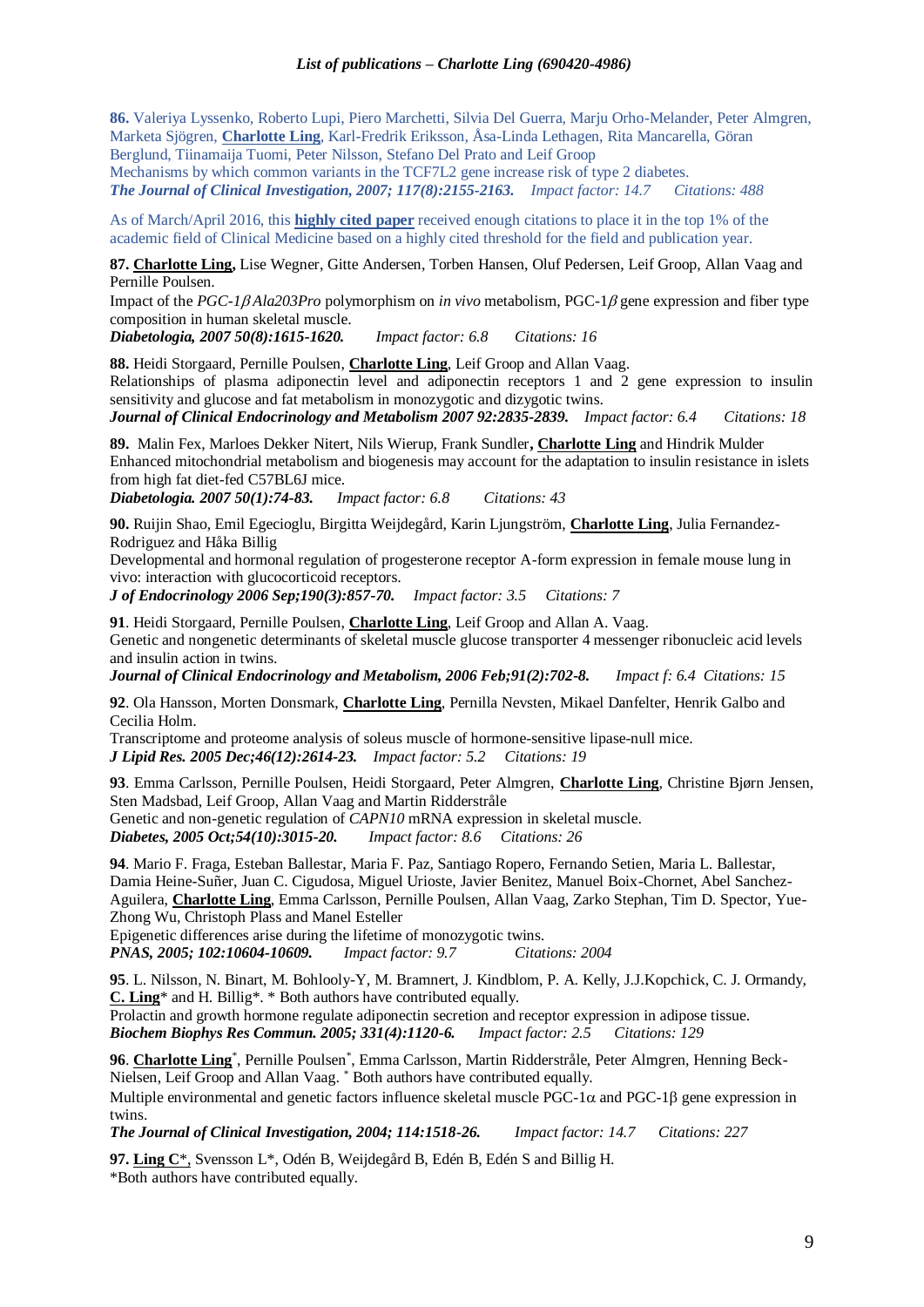Identification of functional prolactin (PRL) receptor gene expression: PRL inhibits lipoprotein lipase activity in human adipose tissue*.* 

*Journal of Clinical Endocrinology and Metabolism, 2003, 88:1804-8. Impact factor: 6.4 Citations: 84*

**98**. Kindblom J, Dillner K, **Ling C**, Törnell J and Wennbo H. Progressive prostate hyperplasia in prolactin transgenic mice is not dependent on elevated androgen serum levels. *Prostate 2002, 53:24-33. Impact factor: 3.5 Citations: 25*

**99**. **Ling C** and Billig H.

Prolactin (PRL) receptor-mediated effects in female mouse adipocytes: PRL induces suppressors of cytokine signalling expression and suppresses insulin-induced leptin production in adipocytes in vitro.<br> **Endocrinology 2001 Nov;142(11):4880-90** Impact factor: 4.8 Citations: 45 *Endocrinology 2001 Nov; 142(11): 4880-90* 

**100**. **Ling C**, Kindblom J, Wennbo H and Billig H.

Increased resistin expression in the adipose tissue of male prolactin transgenic mice and in male mice with elevated androgen levels.

*FEBS Lett. 2001 Oct 26;507(2):147-50. Impact factor: 3.5 Citations: 46*

**101**. **Ling C**, Hellgren G, Gebre-Medhin M, Dillner K, Wennbo H, Carlsson B and Billig H. Prolactin receptor gene expression in mouse adipose tissue: increases during lactation and in PRL-transgenic mice.

*Endocrinology 2000 Oct;141(10):3564-72. Impact factor: 4.8 Citations: 77*

**102**. Svanberg B, **Ling C**, Svensson PA, Johnson M, Carlsson B and Billig H. Isolation of differentially expressed aldose reductase in ovaries after estrogen withdrawal from hypophysectomized diethylstilbestrol treated rats: increased expression during apoptosis. *Mol Cell Endocrinol. 2000 Jun;164(1-2):183-90 Impact factor: 4.4 Citations: 6*

**103**. Svensson PA, Johnson MS, **Ling C**, Carlsson LM, Billig H and Carlsson B. Scavenger receptor class B type I in the rat ovary: possible role in high density lipoprotein cholesterol uptake and in the recognition of apoptotic granulosa cells. *Endocrinology 1999 Jun;140(6):2494-500. Impact factor: 4.8 Citations: 33*

# **Invited review papers and commentaries**

**1. Charlotte Ling** and Tina Rönn [Epigenetics in Human Obesity and Type 2 Diabetes.](https://www.ncbi.nlm.nih.gov/pubmed/30982733) *Cell Metabolism 2019 May 7;29(5):1028-1044. Impact factor: 20.6*

**2.** Cajsa Davegårdh, Sonia García-Calzón, Karl Bacos and **Charlotte Ling** DNA methylation in the pathogenesis of type 2 diabetes in humans. *Molecular Metabolism 2018 In Press Impact factor: 6.8 Citations: 8*

# **3.** Emma Nilsson and **Charlotte Ling**

DNA methylation links genetics, fetal environment and an unhealthy lifestyle to the development of type 2 diabetes *Clinical Epigenetics, 2017 Oct 3;9:105. Impact factor: 5.0 Citations: 6*

**4. Ling C** and Rönn T. [Epigenetic markers to further understand insulin resistance.](https://www.ncbi.nlm.nih.gov/pubmed/27650286)<br> **Diabetologia.** 2016 Nov; 59(11): 2295-7. Impact factor: 6.8 Citations: 5 *Diabetologia. 2016 Nov; 59(11): 2295-7.* 

**5.** [Sutton EF,](http://www.ncbi.nlm.nih.gov/pubmed/?term=Sutton%20EF%5BAuthor%5D&cauthor=true&cauthor_uid=27037645) [Gilmore LA,](http://www.ncbi.nlm.nih.gov/pubmed/?term=Gilmore%20LA%5BAuthor%5D&cauthor=true&cauthor_uid=27037645) [Dunger DB,](http://www.ncbi.nlm.nih.gov/pubmed/?term=Dunger%20DB%5BAuthor%5D&cauthor=true&cauthor_uid=27037645) [Heijmans BT,](http://www.ncbi.nlm.nih.gov/pubmed/?term=Heijmans%20BT%5BAuthor%5D&cauthor=true&cauthor_uid=27037645) [Hivert MF,](http://www.ncbi.nlm.nih.gov/pubmed/?term=Hivert%20MF%5BAuthor%5D&cauthor=true&cauthor_uid=27037645) **[Ling C](http://www.ncbi.nlm.nih.gov/pubmed/?term=Ling%20C%5BAuthor%5D&cauthor=true&cauthor_uid=27037645)**[, Martinez](http://www.ncbi.nlm.nih.gov/pubmed/?term=Martinez%20JA%5BAuthor%5D&cauthor=true&cauthor_uid=27037645) JA[, Ozanne SE,](http://www.ncbi.nlm.nih.gov/pubmed/?term=Ozanne%20SE%5BAuthor%5D&cauthor=true&cauthor_uid=27037645) [Simmons](http://www.ncbi.nlm.nih.gov/pubmed/?term=Simmons%20RA%5BAuthor%5D&cauthor=true&cauthor_uid=27037645) [RA,](http://www.ncbi.nlm.nih.gov/pubmed/?term=Simmons%20RA%5BAuthor%5D&cauthor=true&cauthor_uid=27037645) [Szyf M,](http://www.ncbi.nlm.nih.gov/pubmed/?term=Szyf%20M%5BAuthor%5D&cauthor=true&cauthor_uid=27037645) [Waterland RA,](http://www.ncbi.nlm.nih.gov/pubmed/?term=Waterland%20RA%5BAuthor%5D&cauthor=true&cauthor_uid=27037645) [Redman LM,](http://www.ncbi.nlm.nih.gov/pubmed/?term=Redman%20LM%5BAuthor%5D&cauthor=true&cauthor_uid=27037645) [Ravussin E.](http://www.ncbi.nlm.nih.gov/pubmed/?term=Ravussin%20E%5BAuthor%5D&cauthor=true&cauthor_uid=27037645) Developmental programming: State-of-the-science and future directions-Summary from a Pennington

Biomedical symposium. *[Obesity.](http://www.ncbi.nlm.nih.gov/pubmed/?term=simmons+and+ling+c) 2016 May;24(5):1018-26. Impact factor: 4.4 Citations: 12* 

**6.** Molly S. Bray, Ruth J. Loos, Jeanne M. McCaffery, **Charlotte Ling**, Paul W. Franks, George M. Weinstock, Michael P. Snyder, Jason L. Vassy, Tanya Agurs-Collins, and the Conference Working Group Using genomic information to guide weight management: From universal to precision treatment. *Obesity. 2016 Jan;24(1):14-22. doi: 10.1002/oby.21381. Impact factor: 4.4 Citations: 38*

As of March/April 2017, this **[highly cited paper](javascript:;)** received enough citations to place it in the top 1% of the academic field of Biology & Biochemistry based on a highly cited threshold for the field and publication year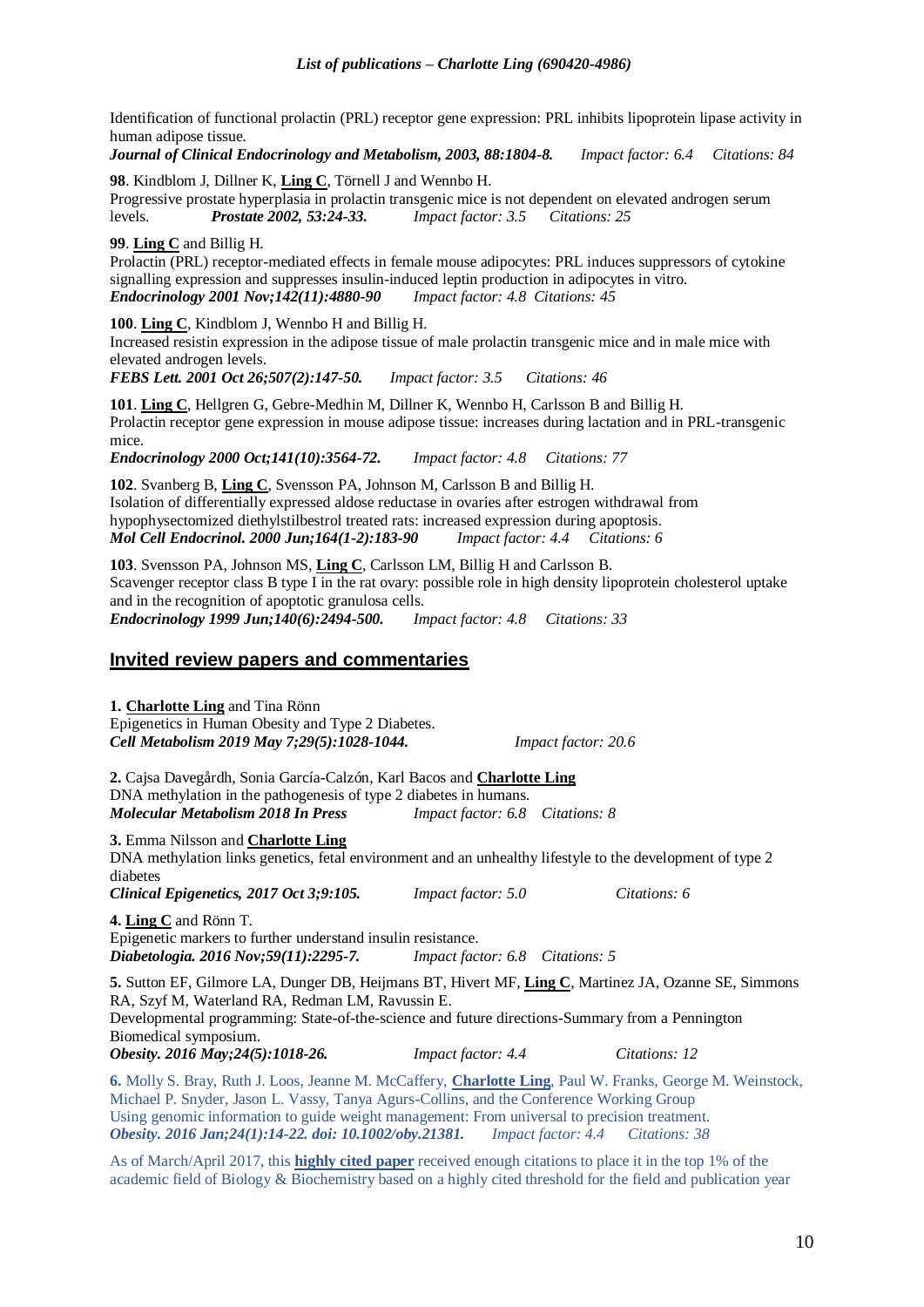#### **7.** Tasnim Dayeh and **Charlotte Ling**

Does epigenetic dysregulation of pancreatic islets contribute to impaired insulin secretion and type 2 diabetes? *Biochemsitry and Cell Biology. 2015, Aug 4:1-11. Citations: 4*

#### **8.** Rönn T and **Ling C**

[DNA methylation as a diagnostic and therapeutic target](http://www.ncbi.nlm.nih.gov/pubmed/26077431) in the battle against Type 2 diabetes. *Epigenomics. 2015 Jun;7(3):451-60. doi: 10.2217/epi.15.7 Impact factor: 5.2 Citations: 43*

**9.** [von Hertzen L,](http://www.ncbi.nlm.nih.gov/pubmed/?term=von%20Hertzen%20L%5BAuthor%5D&cauthor=true&cauthor_uid=25904094) [Beutler B,](http://www.ncbi.nlm.nih.gov/pubmed/?term=Beutler%20B%5BAuthor%5D&cauthor=true&cauthor_uid=25904094) [Bienenstock J,](http://www.ncbi.nlm.nih.gov/pubmed/?term=Bienenstock%20J%5BAuthor%5D&cauthor=true&cauthor_uid=25904094) [Blaser M,](http://www.ncbi.nlm.nih.gov/pubmed/?term=Blaser%20M%5BAuthor%5D&cauthor=true&cauthor_uid=25904094) [Cani PD,](http://www.ncbi.nlm.nih.gov/pubmed/?term=Cani%20PD%5BAuthor%5D&cauthor=true&cauthor_uid=25904094) [Eriksson J,](http://www.ncbi.nlm.nih.gov/pubmed/?term=Eriksson%20J%5BAuthor%5D&cauthor=true&cauthor_uid=25904094) [Färkkilä M,](http://www.ncbi.nlm.nih.gov/pubmed/?term=F%C3%A4rkkil%C3%A4%20M%5BAuthor%5D&cauthor=true&cauthor_uid=25904094) [Haahtela T,](http://www.ncbi.nlm.nih.gov/pubmed/?term=Haahtela%20T%5BAuthor%5D&cauthor=true&cauthor_uid=25904094) [Hanski I,](http://www.ncbi.nlm.nih.gov/pubmed/?term=Hanski%20I%5BAuthor%5D&cauthor=true&cauthor_uid=25904094) [Jenmalm MC,](http://www.ncbi.nlm.nih.gov/pubmed/?term=Jenmalm%20MC%5BAuthor%5D&cauthor=true&cauthor_uid=25904094) [Kere J,](http://www.ncbi.nlm.nih.gov/pubmed/?term=Kere%20J%5BAuthor%5D&cauthor=true&cauthor_uid=25904094) [Knip M,](http://www.ncbi.nlm.nih.gov/pubmed/?term=Knip%20M%5BAuthor%5D&cauthor=true&cauthor_uid=25904094) [Kontula K,](http://www.ncbi.nlm.nih.gov/pubmed/?term=Kontula%20K%5BAuthor%5D&cauthor=true&cauthor_uid=25904094) [Koskenvuo M,](http://www.ncbi.nlm.nih.gov/pubmed/?term=Koskenvuo%20M%5BAuthor%5D&cauthor=true&cauthor_uid=25904094) **[Ling C](http://www.ncbi.nlm.nih.gov/pubmed/?term=Ling%20C%5BAuthor%5D&cauthor=true&cauthor_uid=25904094)**, [Mandrup-Poulsen T,](http://www.ncbi.nlm.nih.gov/pubmed/?term=Mandrup-Poulsen%20T%5BAuthor%5D&cauthor=true&cauthor_uid=25904094) [von Mutius E,](http://www.ncbi.nlm.nih.gov/pubmed/?term=von%20Mutius%20E%5BAuthor%5D&cauthor=true&cauthor_uid=25904094) [Mäkelä](http://www.ncbi.nlm.nih.gov/pubmed/?term=M%C3%A4kel%C3%A4%20MJ%5BAuthor%5D&cauthor=true&cauthor_uid=25904094)  [MJ,](http://www.ncbi.nlm.nih.gov/pubmed/?term=M%C3%A4kel%C3%A4%20MJ%5BAuthor%5D&cauthor=true&cauthor_uid=25904094) [Paunio T,](http://www.ncbi.nlm.nih.gov/pubmed/?term=Paunio%20T%5BAuthor%5D&cauthor=true&cauthor_uid=25904094) [Pershagen G,](http://www.ncbi.nlm.nih.gov/pubmed/?term=Pershagen%20G%5BAuthor%5D&cauthor=true&cauthor_uid=25904094) [Renz H,](http://www.ncbi.nlm.nih.gov/pubmed/?term=Renz%20H%5BAuthor%5D&cauthor=true&cauthor_uid=25904094) [Rook G,](http://www.ncbi.nlm.nih.gov/pubmed/?term=Rook%20G%5BAuthor%5D&cauthor=true&cauthor_uid=25904094) [Saarela M,](http://www.ncbi.nlm.nih.gov/pubmed/?term=Saarela%20M%5BAuthor%5D&cauthor=true&cauthor_uid=25904094) [Vaarala O,](http://www.ncbi.nlm.nih.gov/pubmed/?term=Vaarala%20O%5BAuthor%5D&cauthor=true&cauthor_uid=25904094) [Veldhoen M,](http://www.ncbi.nlm.nih.gov/pubmed/?term=Veldhoen%20M%5BAuthor%5D&cauthor=true&cauthor_uid=25904094) [de Vos WM.](http://www.ncbi.nlm.nih.gov/pubmed/?term=de%20Vos%20WM%5BAuthor%5D&cauthor=true&cauthor_uid=25904094) Helsinki alert of biodiversity and health.

*[Ann Med.](http://www.ncbi.nlm.nih.gov/pubmed/25904094) 2015 Apr 23:1-8. [Epub ahead of print] Impact factor: 4.7 Citations: 31*

#### **10.** Gillberg L and **Ling C**.

[The potential use of DNA methylation biomarkers to identify risk and progression of](http://www.ncbi.nlm.nih.gov/pubmed/25870586) type 2 diabetes. *Front Endocrinol (Lausanne). 2015 Mar 30;6:43. doi: 10.3389/fendo. Citations: 16*

**11.** Halban PA, Polonsky KS, Bowden DW, Hawkins MA, **Ling C**, Mather KJ, Powers AC, Rhodes CJ, Sussel L, Weir GC.

[β-cell failure in type 2 diabetes: postulated mechanisms and prospects for prevention and treatment.](http://www.ncbi.nlm.nih.gov/pubmed/24812433) *Diabetes Care. 2014 Jun;37(6):1751-8 Impact factor:11.8 Citations: 148*

As of March/April 2017, this **[highly cited paper](javascript:;)** received enough citations to place it in the top 1% of the academic field of Clinical Medicine based on a highly cited threshold for the field and publication year

**12.** Philippe A. Halban, Kenneth S. Polonsky, Donald W. Bowden, Meredith A. Hawkins, **Charlotte Ling**, Kieren J. Mather; Alvin C. Powers, Christopher J. Rhodes, Lori G. Sussel, and Gordon C. Weir β-cell Failure in Type 2 Diabetes: Postulated mechanisms and prospects for prevention and treatment *J of Clinical Endocrinology and Metabolism, 2014, Apr 8:jc20141425 Impact factor: 6.4 Citations: 44*

#### **13. Charlotte Ling** and Tina Rönn

Epigenetic adaptation to regular exercise in humans *Drug Discovery Today, 2014, Mar14. Impact factor: 6.4 Citations: 30*

**14.** Tina Rönn and **Charlotte Ling**

Effect of exercise on DNA methylation and metabolism in human adipose tissue and skeletal muscle *[Epigenomics,](http://www.futuremedicine.com/loi/epi) Dec 2013, Vol. 5, No. 6, Pages 603-605 Impact factor: 5.2 Citations: 12*

**15.** Paul W Franks and **Charlotte Ling** Epigenetics and obesity: the devil is in the details. *BMC Medicine, 2010 Dec 21;8(1):88. Impact factor: 6.7 Citations: 38*

**16.** Hindrik Mulder and **Charlotte Ling** Mitochondrial dysfunction in pancreatic beta-cells in Type 2 Diabetes *Mol Cell Endocrinol 2009 297:34–40. Impact factor: 4.1 Citations: 60*

**17 Charlotte Ling** and Leif Groop Epigenetics: a molecular link between environmental factors and type 2 diabetes

*Diabetes 2009, 58(12):2718-25. Impact factor: 8.6 Citations: 315* As of March/April 2017, this **[highly cited paper](javascript:;)** received enough citations to place it in the top 1% of the

academic field of Clinical Medicine based on a highly cited threshold for the field and publication year

# **Invited book chapters**

**1. Charlotte Ling** and Tina Rönn [Genome-Wide DNA and Histone Modification Studies in Metabolic Disease](http://apps.webofknowledge.com/full_record.do?product=WOS&search_mode=GeneralSearch&qid=5&SID=R2IhgtPOY32yzZupYYQ&page=1&doc=3)  *Book Series: Translational Epigenetics Series Pages: 255-270 Published: 2016*

# **2. Charlotte Ling**, Lorenzo Pasquali

Epigenetics in type 2 diabetes *Chapter in The Genetics of Type 2 Diabetes and Related Traits: Biology, Physiology and Translation (Springer)*

# **3. Charlotte Ling**